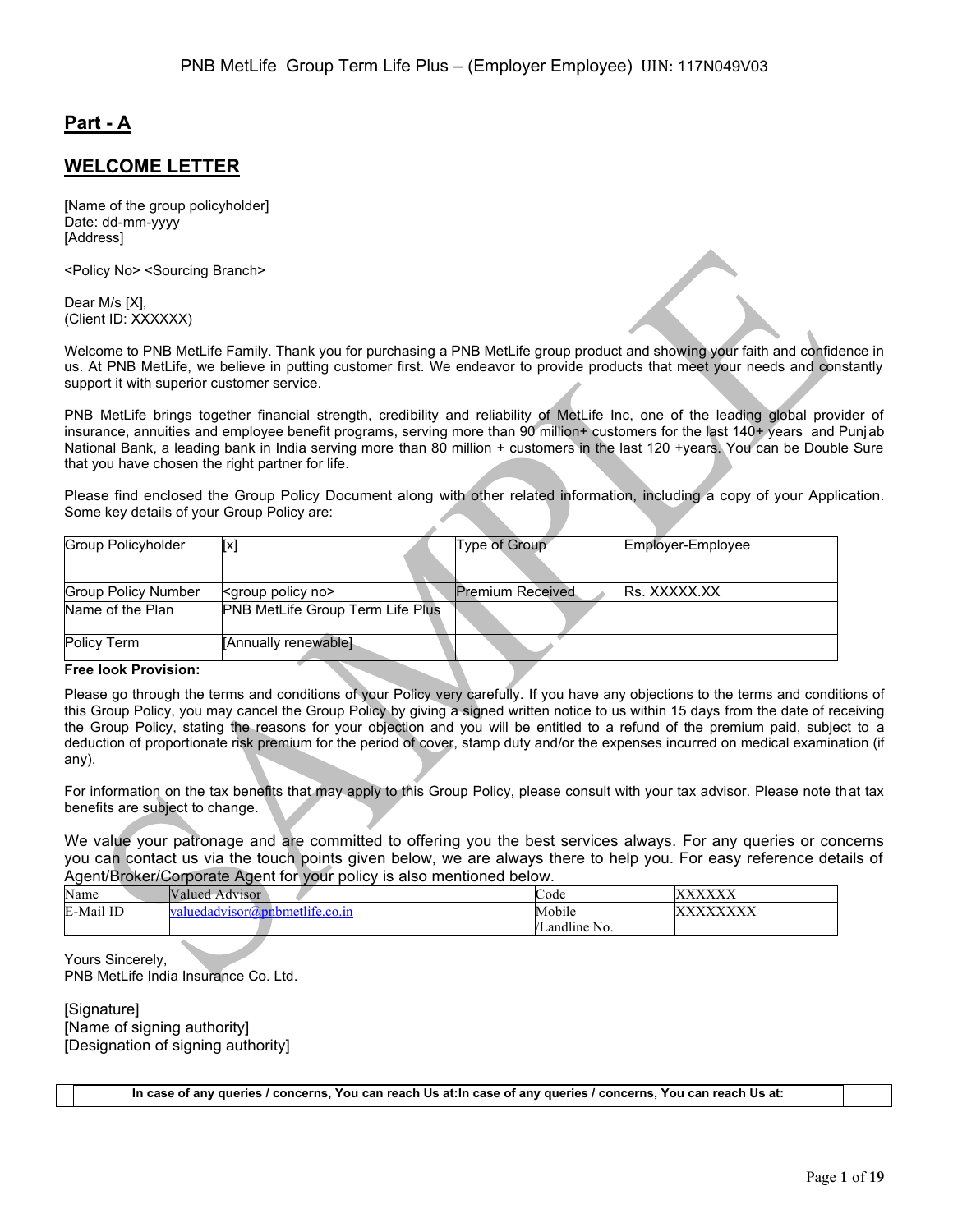| Call us at 1800-425-6969 (Toll   Email Us at<br>Free) Or 022-4179 0300 (8 am $-$   indiaservice@pnbmetlife.co<br>8 pm) / Fax: 022-4023 1225 | <u>.ın</u> | Visit<br>to<br><b>Register online</b> available on<br>online.<br>using your Customer ID &   www.pnbmetlife.com<br>Policy No. | www.pnbmetlife.com   Visit your nearest PNB MetLife<br>manage your policy   Office. Our address details are |  |
|---------------------------------------------------------------------------------------------------------------------------------------------|------------|------------------------------------------------------------------------------------------------------------------------------|-------------------------------------------------------------------------------------------------------------|--|
|---------------------------------------------------------------------------------------------------------------------------------------------|------------|------------------------------------------------------------------------------------------------------------------------------|-------------------------------------------------------------------------------------------------------------|--|

# **Preamble**

# **[PNB MetLife Group Term Life Plus]**

This is a contract of group insurance between You and PNB MetLife India Insurance Company Limited. This contract of group insurance has been effected on receipt of the premium deposit and is based on the details in the Application received together with the other information, documentation and declarations received from You for effecting a life insurance contract on the lives of the persons named in the **Group Policy Schedule** below.

We agree to pay the benefits under this **Group Policy** on the occurrence of the insured event described in **Part C** of this **Group Policy**, subject to the terms and conditions of the **Group Policy**.

**On examination of the Group Policy, if You notice any mistake or error, please return the Policy document to Us in order that We may rectify the mistake/error**.

Signed by and on behalf of PNB MetLife India Insurance Company Limited

Authorized Signatory

# **Signed by and on behalf of**

## **PNB MetLife India Insurance Company Limited**

[Signature] [Name of signing authority] [Designation of signing authority]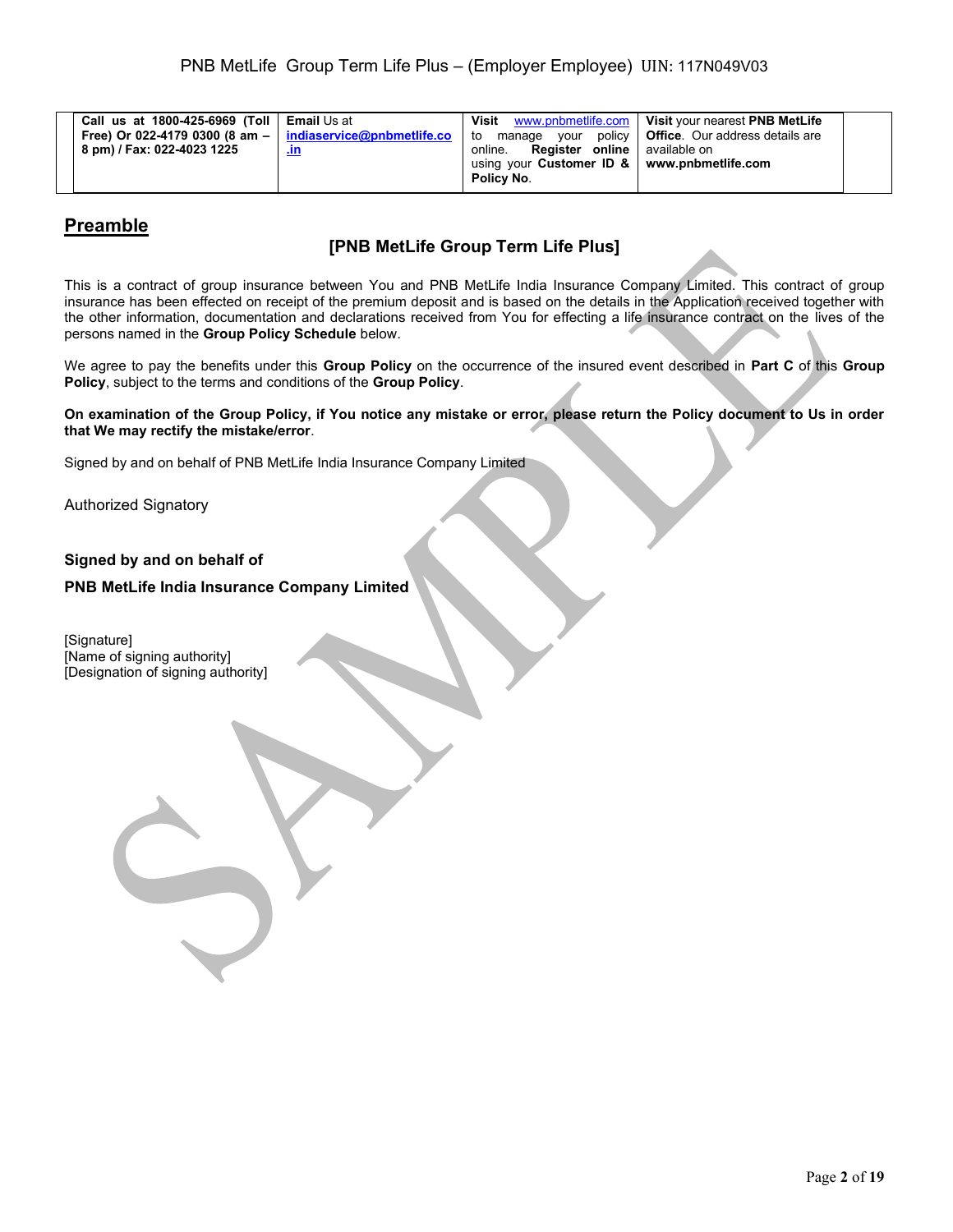# **Policy Schedule**

| Name of the Plan   | [PNB MetLife Group Term Life Plus]                   |
|--------------------|------------------------------------------------------|
| Nature of the Plan | [Non-linked, non-participating group insurance plan] |
| UIN                | [117N049V03]-                                        |

| <b>Application</b><br>number             | <b>Group Policy</b><br>number | Date of<br>issue | <b>Issuing</b><br>office |
|------------------------------------------|-------------------------------|------------------|--------------------------|
| Details of the Group Policyholder<br>1.  |                               |                  |                          |
| Name of the Group<br>Policyholder        |                               |                  |                          |
| <b>Group Policy Details</b><br>2.        |                               |                  |                          |
| Dete of becombing of the Opening Delbert |                               |                  |                          |

## **1. Details of the Group Policyholder**

## **2. Group Policy Details**

| Date of Inception of the Group Policy                  |                                                                                                                                                                   |
|--------------------------------------------------------|-------------------------------------------------------------------------------------------------------------------------------------------------------------------|
| <b>Annual Renewal Date</b>                             |                                                                                                                                                                   |
| <b>Group Policy Term</b>                               | One year from the Date of Inception of the Group Policy                                                                                                           |
| Free Cover Limit / Risk Cover Limit                    |                                                                                                                                                                   |
| Policy currency                                        |                                                                                                                                                                   |
| Riders Applicable                                      |                                                                                                                                                                   |
| Number of lives (at Date of Inception of Group Policy) |                                                                                                                                                                   |
| <b>Initial Premiums</b>                                | Rs.                                                                                                                                                               |
| Received                                               |                                                                                                                                                                   |
| Service Tax/cess*                                      | Rs.                                                                                                                                                               |
| Total initial Premium received                         | Rs.                                                                                                                                                               |
| Initial Coverage Amount per Member                     | <sum assured="" coverage="" flat="" for=""></sum>                                                                                                                 |
| Initial Total Coverage Amount                          | Rs.                                                                                                                                                               |
| <b>Premium Due Dates</b>                               |                                                                                                                                                                   |
| Definition of Insured Member                           |                                                                                                                                                                   |
| Risk Ceasing Age                                       |                                                                                                                                                                   |
| <b>Eligibility Criteria for Insured Members</b>        |                                                                                                                                                                   |
| <b>Special Provisions</b>                              | Accelerated Benefit Options <yes> / <no><br/>If yes, then % of Sum Assured payable on Terminal Illness<br/>being diagnosed: &lt;50%&gt; / &lt;100%&gt;</no></yes> |
| Whether 'Experience Refund' option is opted            | Yes / No                                                                                                                                                          |

### **3. Coverage Structure**

| <b>Grade Description</b> | Base Plan |
|--------------------------|-----------|
| Employee / Member Cover  |           |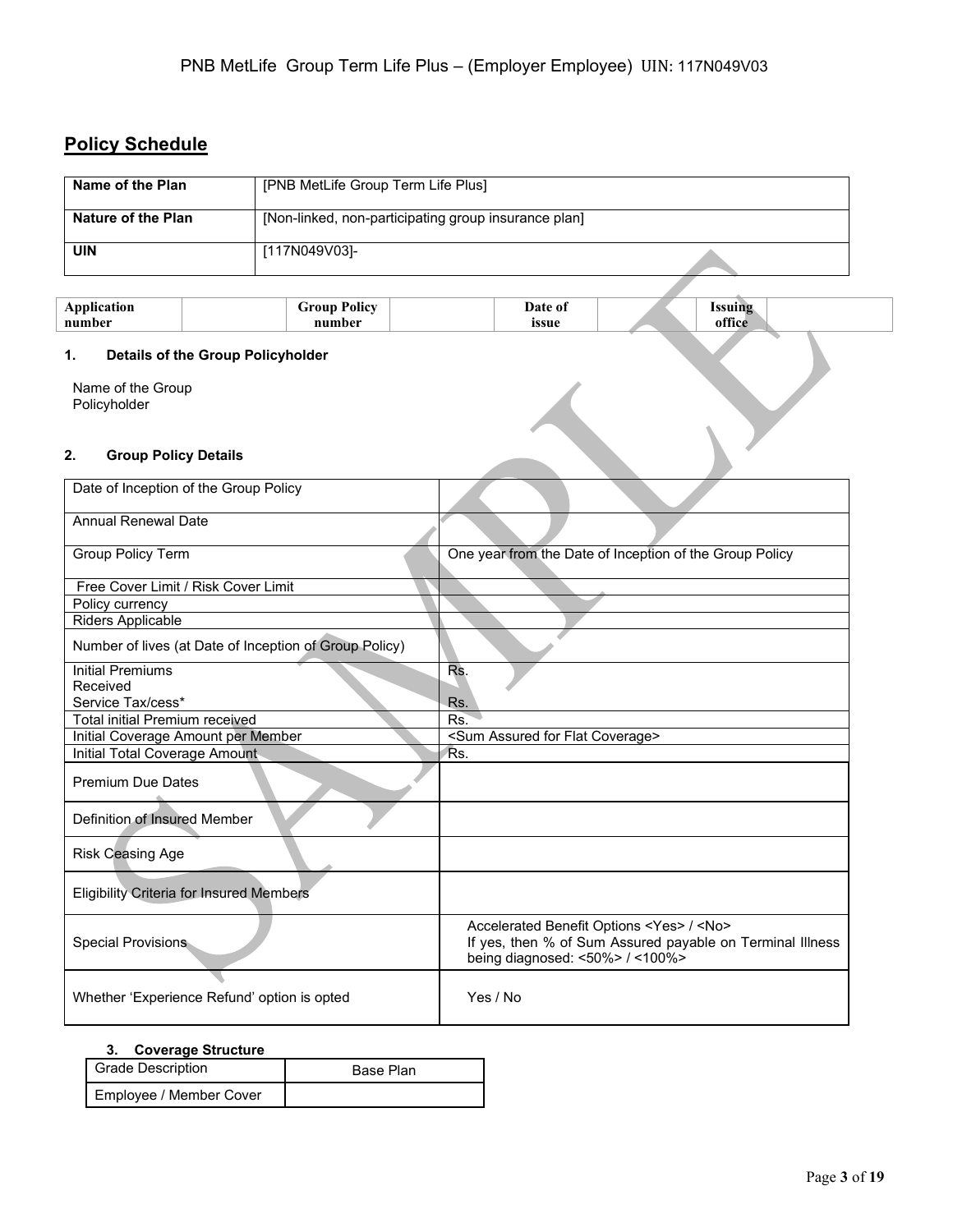### 4. **Contribution: Premiums to be borne by**

| Contribution | Grade Name | Base Plan |
|--------------|------------|-----------|
|              |            |           |
|              |            |           |

PH: Group Policyholder, IM: Insured Member

### **5. Details of Agent/Corporate Agent/Intermediary**

| Name                                |  |
|-------------------------------------|--|
| Appointment No. / License<br>number |  |
| Phone number                        |  |
| Address                             |  |
| Email address                       |  |

## **6. Premium Details**

| <b>Premium payment type</b>         | [Regular Premium] |  |
|-------------------------------------|-------------------|--|
| Premium amount<br>Service tax/cess* | Rs.               |  |
| Total premium amount                | Rs.               |  |

• Premium amount paid by the **Group Policyholder** is inclusive of service tax and cess at prevailing rates. Premium amount is subject to change in case of any variance in the present rate of service tax or in the event of any new or additional tax/levy being made applicable/ imposed on the premium(s) competent authority. In case of any such variance in the present rate of service tax or cess or any new or additional tax/levy being imposed, the same shall be borne by the **Group Policyholder**.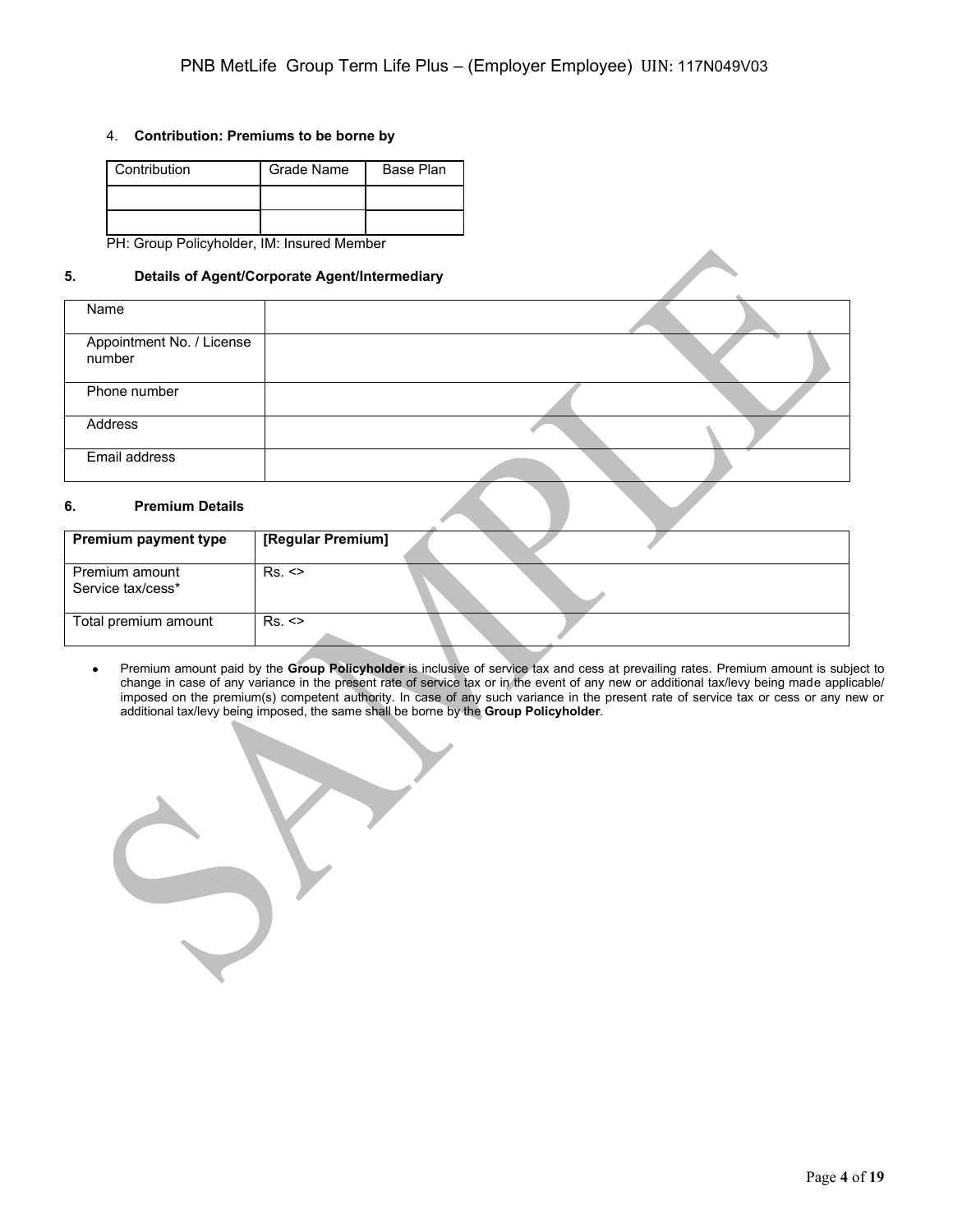# **PART- B**

## **DEFINITIONS APPLICABLE TO YOUR POLICY**

The words or terms below that appear in this **Group Policy** in initial capitals and **bold** type will have the specific meaning given to them below. These defined words or terms will, where appropriate to the context, be read so that the singular includes the plural, and the masculine includes the feminine.

- **1. Accelerated Benefit Option** means the option under this **Group Policy**, where, if opted by the **Insured Member,** either 50% or 100% of the **Sum Assured** as specified in the **Group Policy Schedule** is paid by **Us**, upon an **Insured Member** being diagnosed with a **Terminal Illness** and the balance amount (if any) would be paid to **You** / **Nominee** on the death of that **Insured Member**.
- **2. Age** means the age of the **Insured Member** as of last birthday.
- **3. Appointee** shall mean a person who is appointed by the **Insured Member** to receive the **Sum Assured** for and on behalf of the **Nominee**, if the **Nominee** is a minor on the date of the payment of the **Sum Assured** on the happening of the insured event.
- **4. Authority** means the Insurance Regulatory and Development Authority of India
- **5. Annual Renewal Date** means the date on which the **Group Policy** is due for renewal as stated in the **Group Policy Schedule**.
- **6. Date of Inception of the Group Policy** means the date on which this **Group Policy** is issued after **We** have accepted the risk under the **Application.** The **Date of Inception of the Group Policy** is shown in the **Schedule**.
- **7. Effective Date of Coverage** is same as the **Date of Inception of the Group Policy**
- **8. Eligible Member** means a person who meets and continues to meet all the eligibility criteria specified in the **Group Policy Schedule**.
- **9. Free Cover Limited** means insurance coverage provided by Us under all group polices issued to a **Group Policyholder**  upon satisfying **Our** eligibility criteria**.** The **Free Cover Limit** is stated in the **Group Policy Schedule**.
- **10. Group Policy** means this contract of insurance, as evidenced by the **Group Policy Document**.
- **11. Group Policy Schedule** means the policy schedule set out above that **We** have issued, along with any annexures, tables and/or endorsements, attached to it from time to time.
- **12. Insured Member** means an **Eligible Member** who is named as a person insured in the **Group Policy Schedule**.
- **13. Policy Document** means this **Group Policy**, any endorsements in this document issued by **Us**, the **Group Policy Schedule**, the **Application** and the **Annexure**.
- **14. Nominee** means the person(s) named in the **Group Policy Schedule** to receive the benefits under the **Group Policy** in respect of the **Insured Member**.
- **15. Premium** means the payment of one of the regular periodic payments that **You** pay or agree to pay to **Us** for effecting or continuing the coverage under this **Group Policy** as stated in the **Group Policy Schedule**.
- **16. Premium Due Date** means the date on which the **Premium** becomes payable as stated in the **Group Policy Schedule**.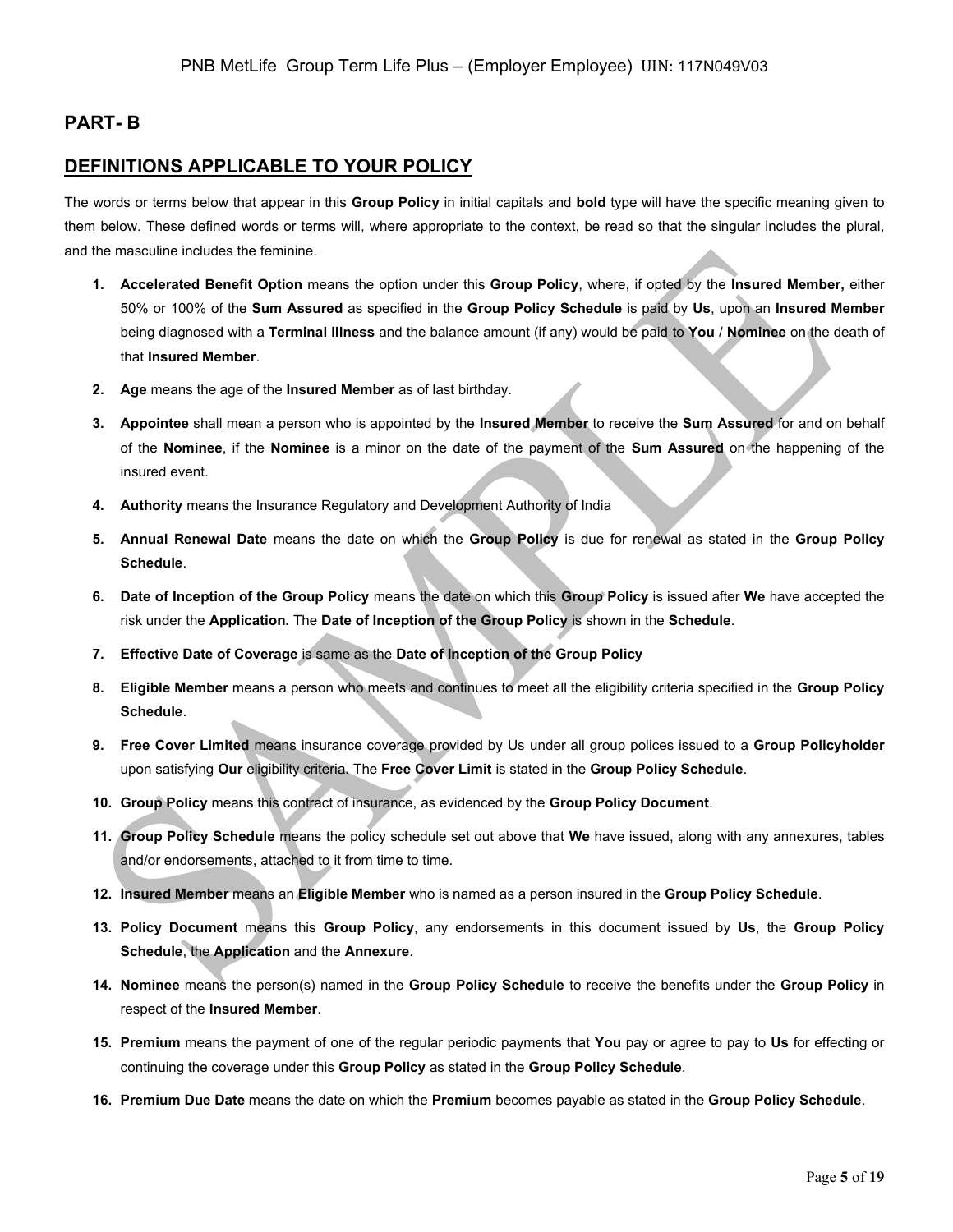- **17. Rider** means the rider terms and conditions that are attached to and form a part of the **Group Policy**. The **Group Policy Schedule** will specify if any **Riders** are available and in force under the **Group Policy**.
- **18. Sum Assured** means the amount that **We** promise to pay upon the death of an **Insured Member** covered under this **Group Policy**.
- **19. Terminal Illness** means advanced or rapidly progressing incurable illness certified by an attending consultant and **Our**  Chief Medical Officer to the effect that life expectancy of the **Insured Member** is not greater than 6 months.
- **20. We**, **Us** or **Our** means PNB MetLife India Insurance Company Limited.
- **21. You** or **Your** means the **Group Policyholder** named in the **Group Policy Schedule**.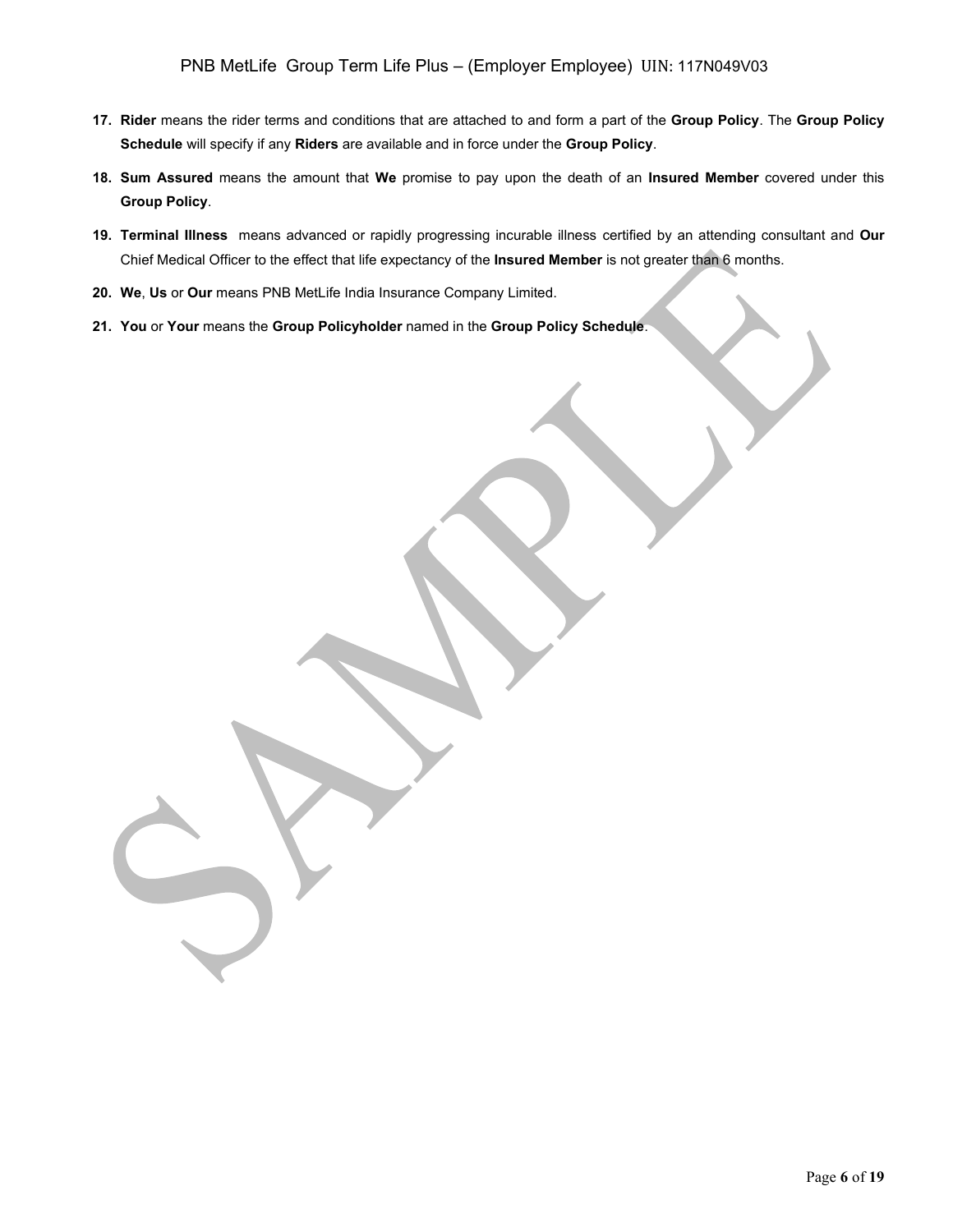# PART – C

# **POLICY FEATURES, BENEFITS & PREMIUM PAYMENT CONDITIONS**

#### **1. Policy Features**

PNB MetLife Group Term Life Plus is a non-linked, non-participating group insurance product. This **Group Policy** offers the benefits listed below and is renewable annually. The benefits will be payable subject to the terms and conditions of this **Group Policy**, including the Premium Payment Conditions set out below.

### **2. Commencement of Insurance Coverage for Insured Members**

For **Insured Members** whose total sum assured under all group policies held by the **Group Policyholder** with **Us** is less than or equal to the **Free Cover Limit**, the insurance coverage under this **Group Policy** shall commence on the **Effective Date of Coverage**.

For Insured Members 'Actively at work' clause stands as follows: Employees who are absent from work on medical ground for 10 or more continuous days (including the date of commencement of coverage) on the date of commencement of coverage are not actively at work. The coverage of all such employees will commence from the day they resume their work subject to acceptance of risk cover by the Company's Board approved underwriting policy.

For an **Insured Member** whose total sum assured under all group policies held by the **Group Policyholder** with **Us** is greater than the **Free Cover Limit**, insurance coverage up to the **Free Cover Limit** shall commence on the later of the **Effective Date of Coverage** or the date of written acceptance by **Us** of evidence of satisfaction of **Our** tests of insurability in accordance with **Our** board approved underwriting policy. Eligibility of the **Insured Member** for receiving coverage for the **Sum Assured** above the **Free Cover Limit** shall be determined after completion of the Individual Underwriting and coverage for such amount shall commence only from the date of written acceptance by **Us**.

If Individual Underwriting cannot be completed due to the **Insured Member**'s inability to complete the process within the time period specified by **Us**, or **We** decline coverage for the **Sum Assured** above the **Free Cover Limit** based on the results of the Individual Underwriting, the **Sum Assured** of such **Insured Member** shall be restricted to the **Free Cover Limit**.

For the purpose of this provision, Individual Underwriting means the process of identifying and classifying the potential degree of mortality risk on the life of an individual **Insured Member** for whom the **Sum Assured** is in excess of the **Free Cover Limit**, in accordance with **Our** Board approved underwriting policy.

## **3. Increase or Decrease in Insurance Coverage of Insured Members**

The **Sum Assured** with respect to an **Insured Member** may be increased or decreased during the term of the **Group Policy** due to change in the employment status of the **Insured Member**. **We** and **You** can mutually agree in writing on such other rules for the purpose increasing or decreasing the **Sum Assured** to the **Insured Member**.

For an **Insured Member**, whose total sum assured under all group policies held by the **Group Policyholder** with **Us** after an increase in **Sum Assured** is less than the **Free Cover Limit**, the increased cover shall take effect on the date the **Insured Member** becomes eligible for the increased coverage based on the rules as agreed by Us.

For an **Insured Member**, whose total sum assured under all group policies held by the **Group Policyholder** with **Us** after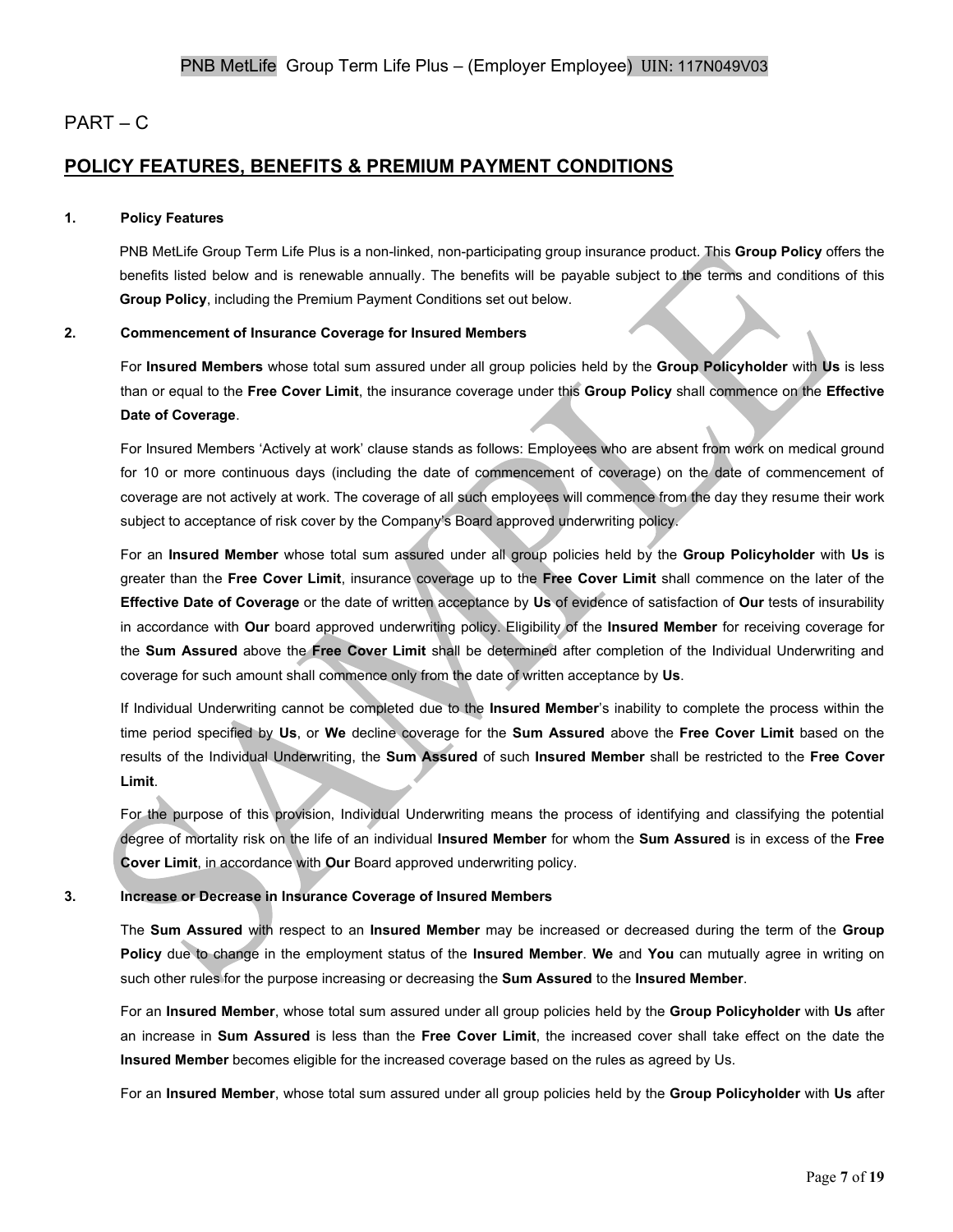an increase in **Sum Assured** is greater than the **Free Cover Limit**, the eligibility of the **Insured Member** for the portion of the increased **Sum Assured** in excess of the **Free Cover Limit** shall be determined in accordance with the Individual Underwriting process set out above.

#### **4. Policy Benefits**

#### 4.1. **Death Benefit for Insured Members**

On the occurrence of the death of an **Insured Member** when the **Group Policy** is in force **We** will pay the **Nominee** the **Sum Assured** or the balance of the **Sum Assured** (if any), if any payment has already been made to **You** / **Nominee** under the **Accelerated Benefit Option**.

#### 4.2. **Accelerated Benefit Option**

This benefit will be available only if the **Group Policy Schedule** specifies that the **Accelerated Benefit Option** is in force for the **Insured Member**.

On the **Insured Member** being diagnosed with a **Terminal Illness** when the **Group Policy** is in force **We** will pay **You** / **Nominee** the agreed percentage of the **Sum Assured** as specified in the **Group Policy Schedule**.

If the **Sum Assured** has been paid in full in respect of an **Insured Member** under the **Accelerated Benefit Option,** the **Insured Member** will be included as an **Insured Member** under the **Group Policy** on the next **Annual Renewal Date** only if the inclusion of that person as an **Insured Member** is in accordance with **Our** Board approved underwriting policy.

#### 4.3. **Payment to Nominees**

Nomination should be in accordance with provisions of Section 39 of the Insurance Act 1938 as amended from time to time. A Leaflet containing the simplified version of the provisions of Section 39 is enclosed as Annexure to this **Group Policy** for your reference.

#### 4.4. **Suicide Exclusion**

4.5. If the **Insured Member's** death is due to suicide within one year from the **Date of Inception of the Group Policy**, **Our** liability to make payment under the **Group Policy** will be limited to refunding 80% of the **Premium** received in respect of the **Insured Member**, without interest

This suicide exclusion will not be applicable if:

(a) the group enrolled for this **Group Policy** is shifting from another life insurer or

(b)

(c) all **Your** employees compulsorily participate under the **Group Policy**and the group has at least 1,000 **Insured Members** and the **Insured Members** cannot exercise any choice in terms of choosing the amount of coverage.

#### **5. Premium Payment Conditions**

## 5.1. **Premium rate**

For **Insured Member(s)** with coverage above the **Free Cover Limit**, the final **Premium** rate(s) and **Premium** shall be determined after completion of the Individual Underwriting for the **Insured Member(s)**, and such final **Premium** rate shall be applicable only on the **Sum Assured** above the **Free Cover Limit** as stated in the **Group Policy Schedule**.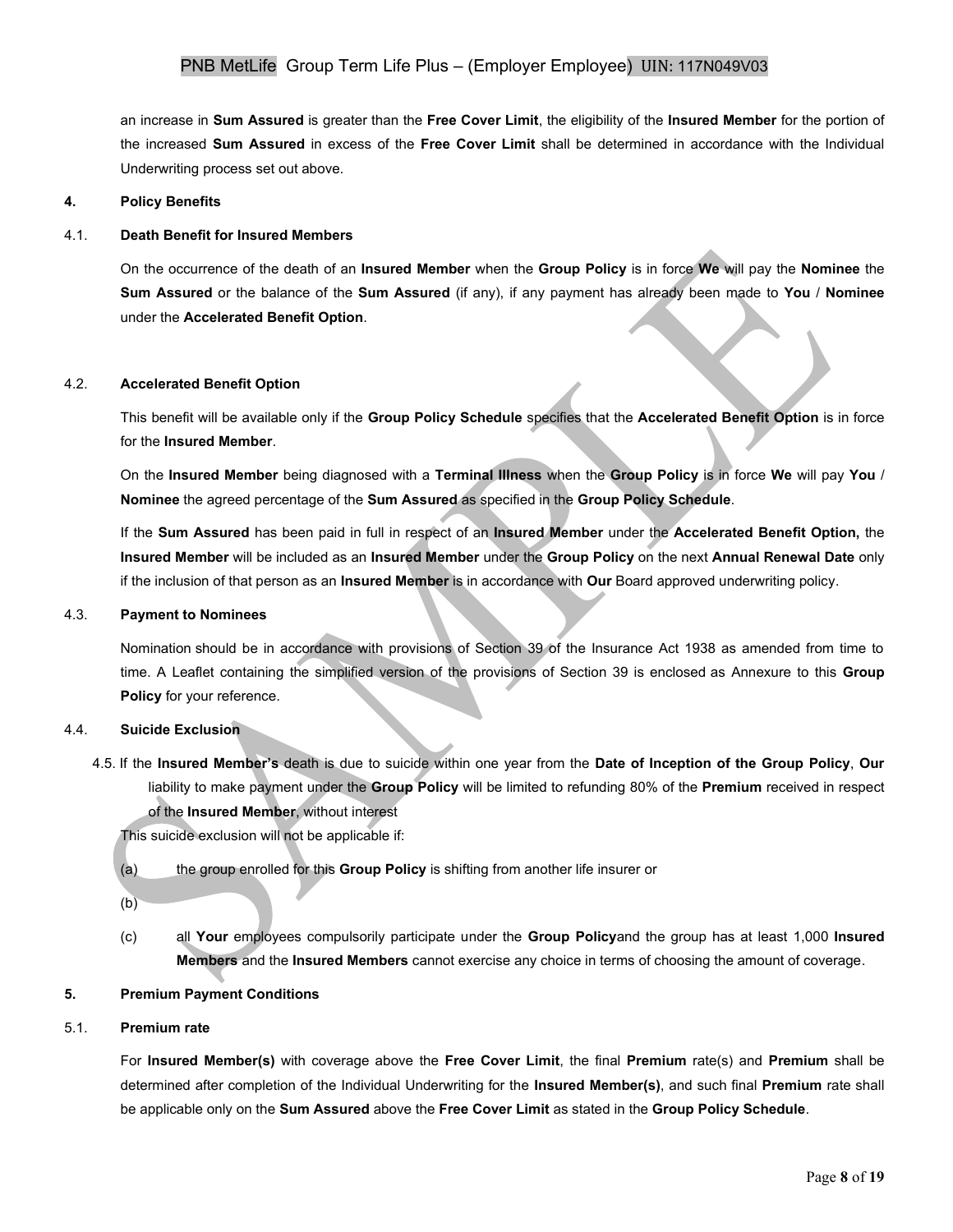## 5.2. **Payment of Premium**

**You** shall pay the **Premium** in full by the **Premium Due Date** and in any event before the expiry of the grace period (a period of 15 days if the **Premium** is payable monthly and a period of 30 days if the **Premium** is payable in any other mode. If the **Premium** is not received in full at the expiry of the grace period the **Group Policy** shall lapse and insurance cover under this **Group Policy** for all **Insured Members** shall forthwith terminate. Upon the **Insured Member's** death during the grace period, the benefits under this **Group Policy** shall be payable in full after deduction of the **Premium** due in respect of that **Insured Member**. For any new **Insured Member** covered by this **Group Policy**, a proportionate **Premium** shall be charged from the day he becomes an **Insured Member**, up to the next **Annual Renewal Date** or the next **Premium Due Date** whichever occurs first. Insurance cover for such **Insured Members** shall not commence unless such proportionate **Premium** is paid to **Us**.

### **6. Experience Refund:**

If the Group Policy Schedule specifies that an experience refund option has been availed of by the Group Policy Holder then the Group Policy Holder shall be entitled to an experience refund calculated on the following basis:

The experience refund would be calculated at the end of each Group Policy anniversary based on following formula. If there is any positive amount; the same can be adjusted against the Premium to be paid on renewal of the Group Policy or may be refunded as cash even if the Group Policy is not renewed with the Company.

Experience Refund =  $X\%$  \* (P – E- C – B- L)

Where:

- X % is the profit sharing factor as fixed by the Company.
- $P =$  premiums received
- $E =$  expenses allocated
- $C =$  incurred claims (both Reported and incurred but nor reported claims)
- $B$  = Remuneration / Commission paid
- $L =$  losses carried forward from the previous year, if any

The losses shall be "carried forward" until they are set off completely i.e. until their value is reduced to zero subject to a maximum of 5 years from the end of the year when losses occurred.

While calculating experience refund, health extra and rider premiums are excluded. There will be a loading in the Premium rate for availing the experience refund feature. The experience refund option is only available to groups where the minimum number of life to be covered is not less than 1000 lives.

Experience Rating Adjustment percentage shall not exeed 90% for the Group Policy.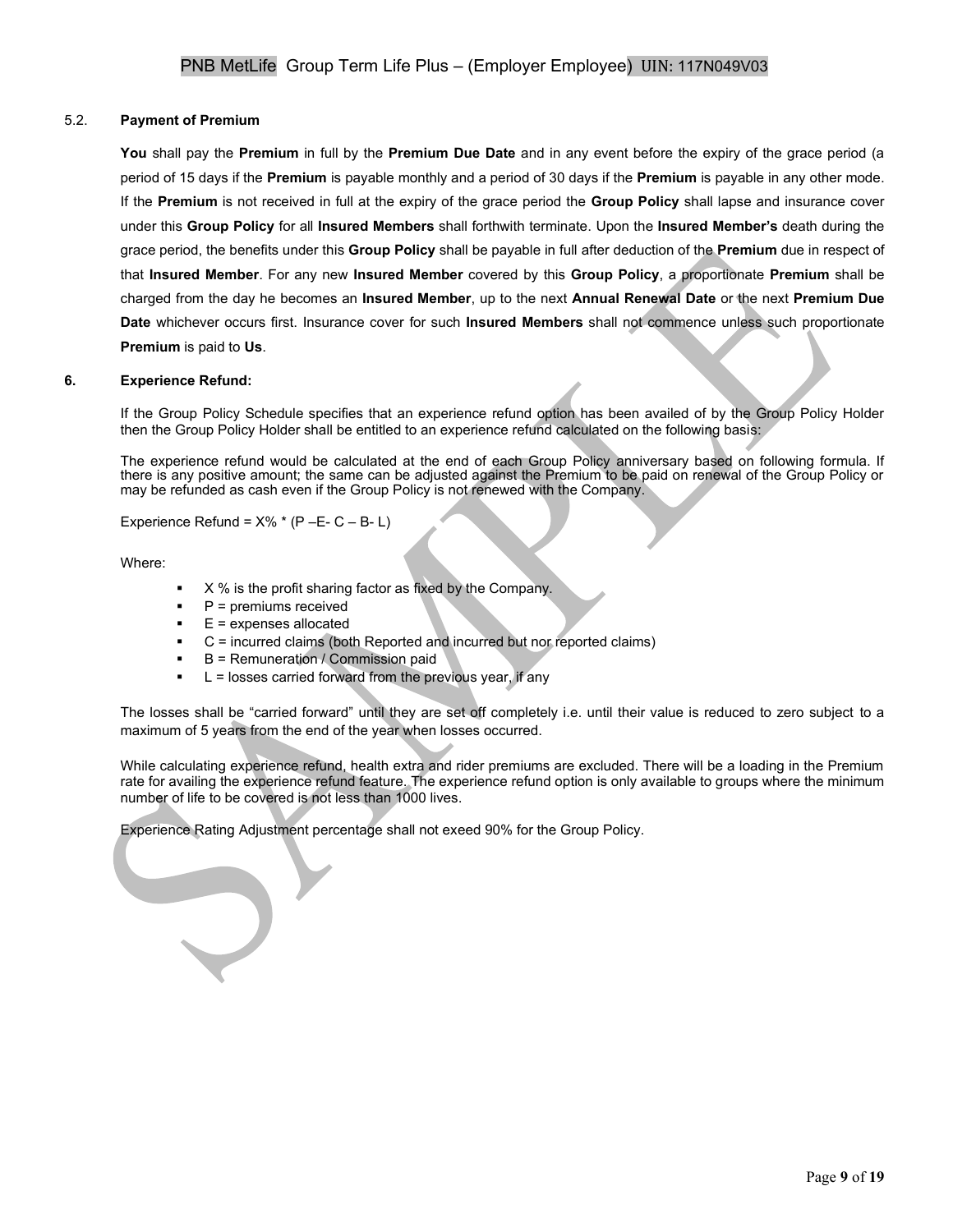# PART – D

# **GROUP POLICY SERVICING CONDITIONS**

**You are requested to refer to the Policy Servicing Conditions described below before making a request for Policy servicing to Us.**

## **1. Free Look Period**

- 1.1. **You** have a period of 15 days from the date of receipt of the **Group Policy** to review the terms and conditions of this **Group Policy**. If **You** have any objections to the terms and conditions, **You** may cancel the group policy by giving written notice to **Us** stating its reasons for objection and **You** will be entitled to a refund of the **Premium** received subject toa deduction of proportionate risk premium for the period of cover, stamp duty charges and/or the expenses incurred on medical examination (if any) of the **Insured Members** (if any). All rights under this **Group Policy** shall immediately stand extinguished at the cancellation of the **Group Policy**.
- 1.2. If the **Premium** is paid entirely by the **Insured Member** and the **Insured Member** disagrees with the terms and conditions of the **Group Policy**, he may cancel his coverage under the **Group Policy** by giving **Us** a written notice within 15 days of receiving confirmation of coverage stating the reasons for objection and **We** shall refund the **Premium** received in respect of such **Insured Member** after deducting stamp duty charges and expenses towards medical examination, if any, for that **Insured Member**.

#### **2. Reinstatement**

The **Group Policy** may be reinstated within the earlier of 60 days from the date of lapse or within the next **Annual Renewal Date** provided that **You** give **Us** written notice for reinstatement along with the due **Premium** in full. The **Group Policy** will be revived in accordance with **Our** Board approved underwriting policy.

#### **3. Group Policy Renewal**

This **Group Policy** shall be renewed on mutually agreed terms, on the **Annual Renewal Date**.

If **You** decide to renew the **Group Policy** with **Us**, **You** shall communicate the decision to **Us** in writing before the **Annual Renewal Date** and **You** shall make the payment towards applicable renewal **Premium** on the **Annual Renewal Date**.

3.1.

## **4. New Members Addition**

After the **Date of Inception of the Group Policy** or the **Annual Renewal Date**, an **Eligible Member** shall become an **Insured Member** only after due intimation to **Us** and submission of all information and details in the form and manner specified by **Us** provided coverage of such **Insured Member** shall commence in accordance with **Part C**. **We** shall require evidence of insurability for providing the group life cover to the **Insured Members** in accordance with **Our** Board approved underwriting policy.

## **5. Claims Procedure**

Written notification of a claim shall be given to **Us** along with following information and documentation within 30 days of the death of an **Insured Member** or as soon thereafter as is reasonably possible:

(a) Claimant statement in format prescribed by **Us**, duly completed.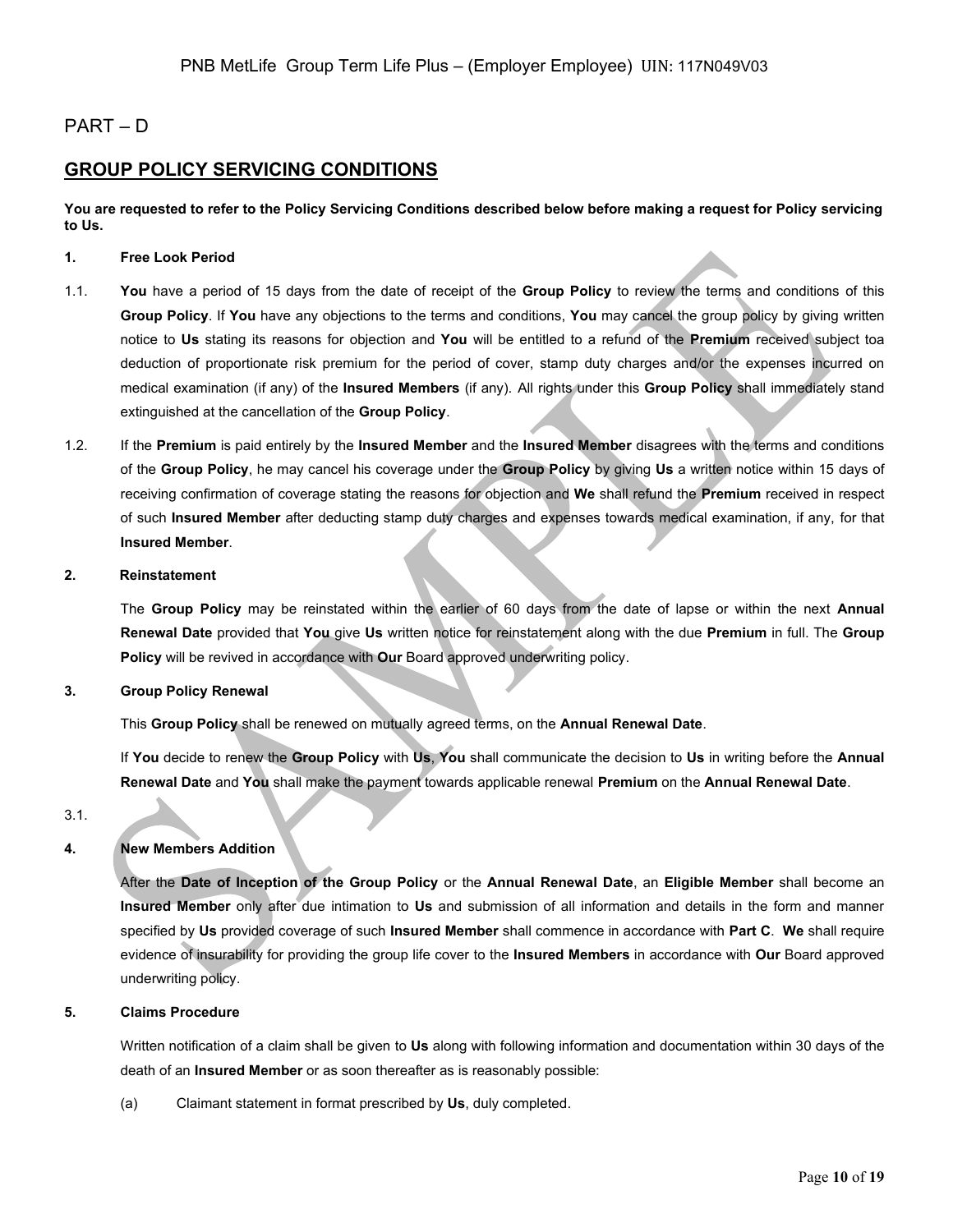## PNB MetLife Group Term Life Plus – (Employer Employee) UIN: 117N049V03

- (b) Certified copy of the official death certificate issued by a competent authority acceptable to **Us**.
- (c) Leave records of the **Insured Member**.
- (d) **Your** declaration and certificate that that the **Insured Member** was a member of **Your** group at the time of the death of **Insured Member**.
- (e) Last attending physician's certificate, in the format provided by the **Us**, if the death of the **Insured Member** is due to a natural cause.
- (f) Police inquest report and post mortem report if the death of the **Insured Member** is due to an unnatural cause.
- (g) Certification of the details of the **Nominee** (if any).
- (h) Any additional document(s) as required by **Us**.

Written notification of claims for payment of the **Accelerated Benefit Option** shall be given to **Us** along with following information and documentation within 30 days of the **Insured Member** being conclusively diagnosed with the **Terminal Illness** or as soon thereafter as is reasonably possible:

- (a) Claimant statement in format prescribed by **Us**.
- (b) Leave records of the **Insured Member**.
- (c) **Your** declaration and certificate that that the **Insured Member** is a member of **Your** group at the time of the conclusive diagnosis of the **Terminal Illness**.
- (d) Last attending physician's certificate, in the format provided by the **Us**.
- (e) Certification of the details of the **Nominee** (if any).
- (f) Any additional document(s) as required by **Us**.

In the event of delay in intimation of a claim to **Us**, due to reasons beyond **Your**/claimant's control, **We** may condone such delay on merits.

## **6. Provision of Information**

**You** shall furnish **Us** with all particulars relevant to the **Group Policy** and to the operation of this **Group Policy** and the particulars so furnished may be accepted by **Us** as conclusive. **You** shall also furnish the relevant particulars to **Us** upon an **Insured Member** or a **Nominee** becoming entitled to receive the benefits under the **Group Policy**, and **We** shall pay the appropriate benefits. Proof of existence and identity of the **Insured Member** or the **Nominee**, as the case may be shall be furnished to **Us** before the payment of benefit is made.

## **7. Termination of the Group Policy**

- 7.1. Coverage under this **Group Policy** for all **Insured Members** shall terminate on the occurrence of the earliest of the following:
	- (a) Expiration as a result of non-payment of **Premium** due within the grace period or non-payment of renewal **Premiums** on the **Annual Renewal Date** as set out in **Part C**.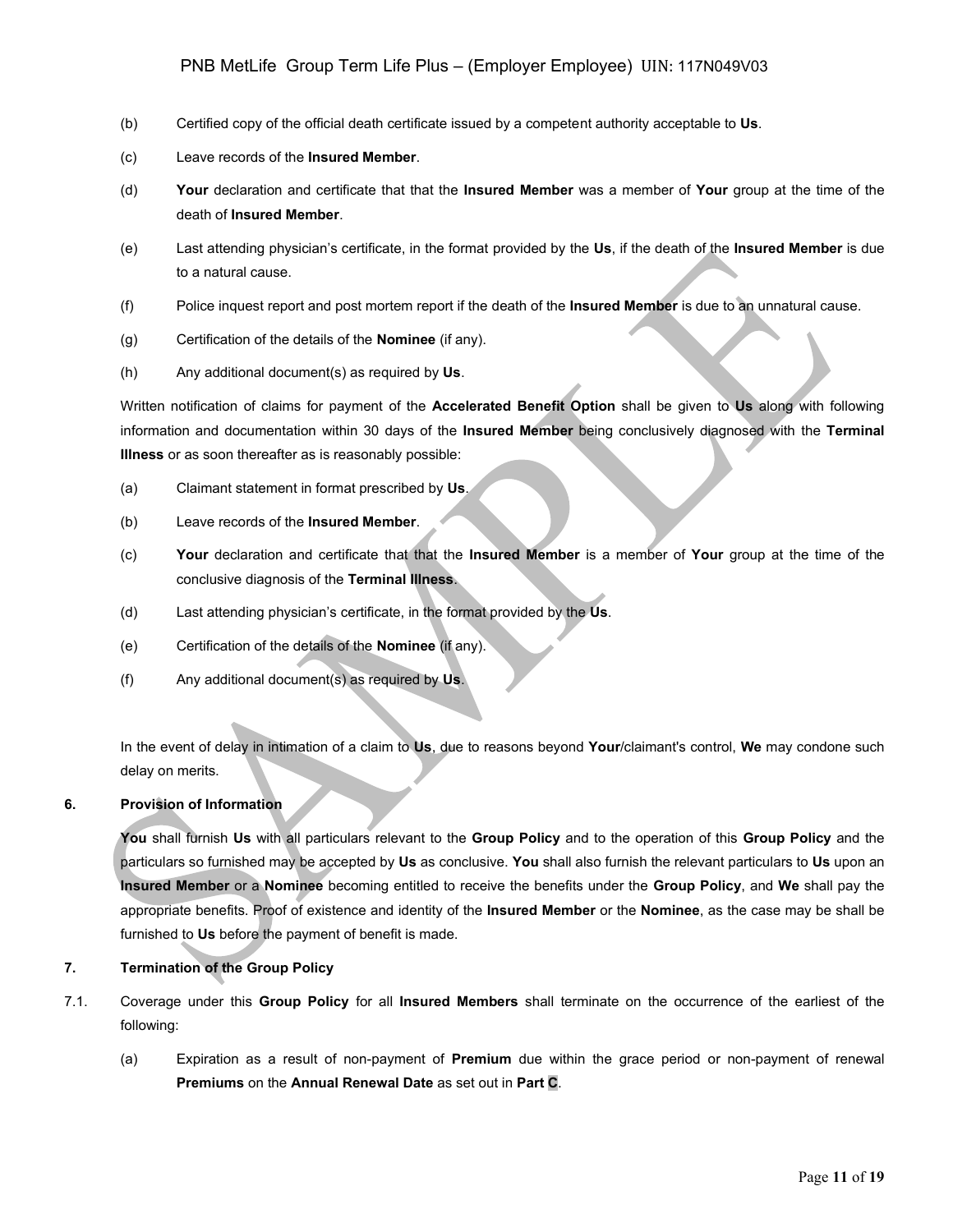## (b) **Termination of the Group Policy by the Group Policyholder**

You may terminate this Group Policy by giving **Us** at least 30 days written notice. If the **Group Policy** is terminated by **You**, 100% of the unexpired **Premium** shall be refunded without interest, provided however in the event of such termination, the **Insured Member(s)** shall have the option to continue the risk cover on an individual basis till the expiry of the coverage.

- 7.2. Coverage of an **Insured Member** shall terminate automatically on the occurrence of earliest of the following:
	- (a) The **Insured Member's** death;
	- (b) Settlement of an **Accelerated Benefit Option** claim in respect of the **Insured Member** (if applicable), provided that the entire **Sum Assured** has been paid under the **Accelerated Benefit Option** claim;
	- (c) The date the **Insured Member** ceases to be an **Eligible Member** or resigns / retires / voluntarily withdraws from the membership.

Any termination of coverage of an **Insured Member** shall be without prejudice to any claim originating prior to the effective date of such termination. In case the **Insured Member** exits the **Group Policy** by way ceasing to be an **Eligible Member** or voluntarily withdraws from the membership, 100% of the unexpired **Premium** with respect to the **Insured Member** shall be refunded without interest.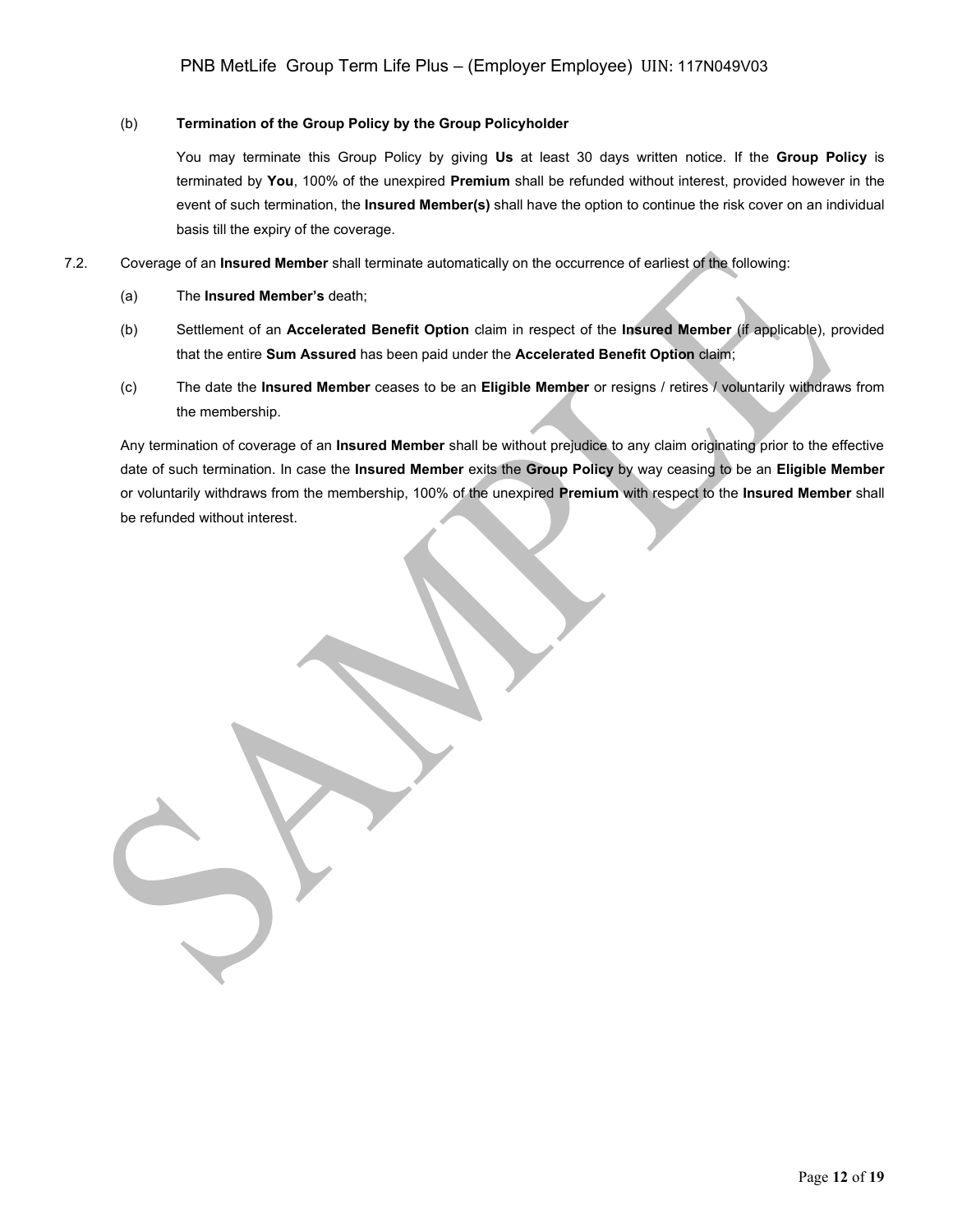PART E

# **POLICY CHARGES**

There are no policy charges applicable under this **Group Policy.**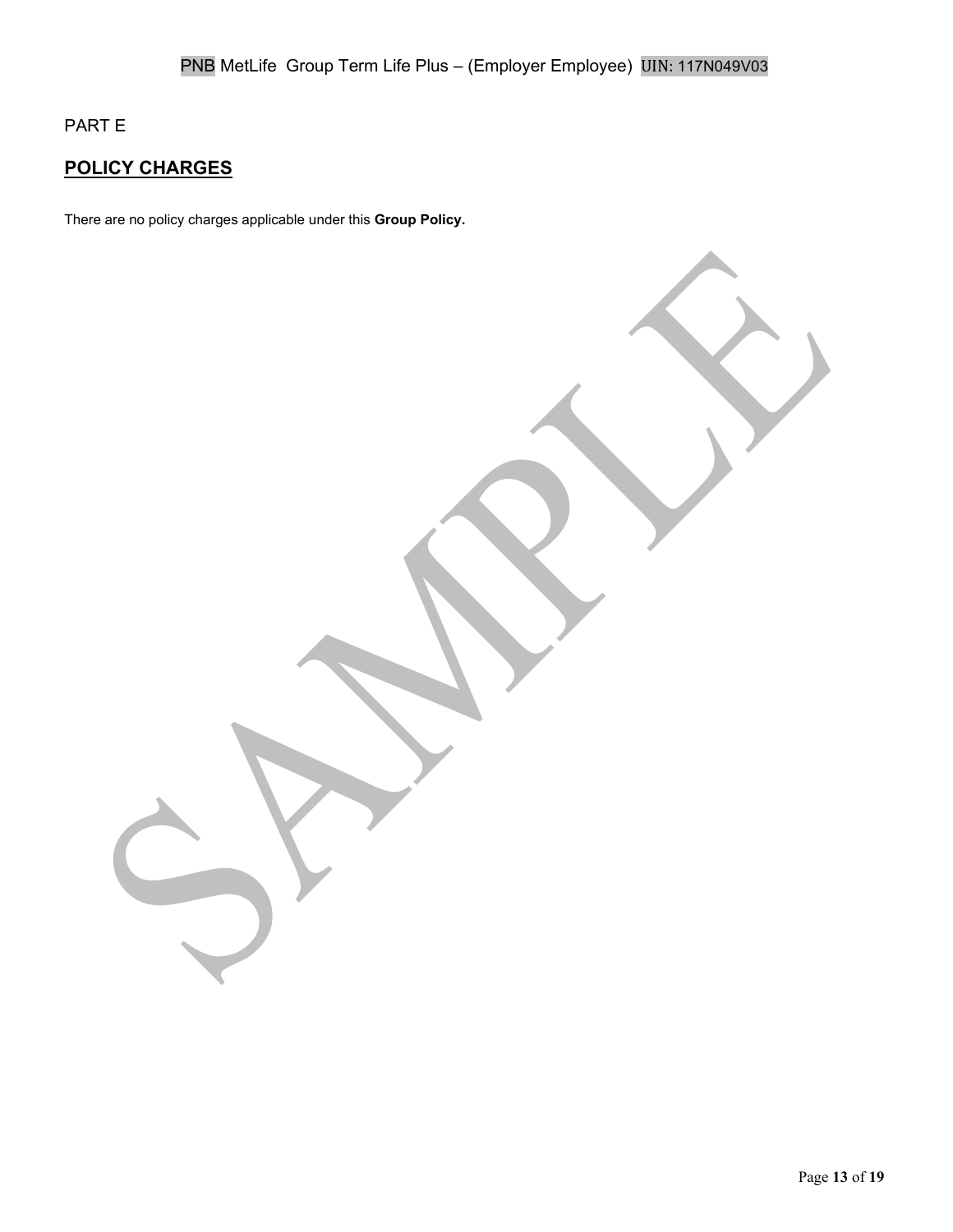## **PART F**

## **GENERAL TERMS & CONDITIONS**

#### **The following general terms and conditions are applicable to Your Group Policy.**

#### **1. Taxation**

Any tax benefits under the **Group Policy** shall be in accordance with the prevailing laws relating to taxation in India and any amendments thereto from time to time. **We** reserve the right to deduct charge or recover taxes or applicable duties in accordance with applicable law from any payments received or made under or in relation to the **Group Policy**. accordance with provisions of Section 39 of the Insurance Act 1938 as amended from time to time. A Leaflet containing the simplified version of the provisions of Section 39 is enclosed as Annexure to this **Group Policy** for your reference.

### **2. Non-assignment of Benefits**

No assignment of the benefits is permissible under this **Group Policy**. The benefits payable hereunder are strictly personal and cannot be assigned, charged or alienated in any way by **You**, the **Insured Members** or the **Nominees** or any other persons.

#### **3. Governing laws and jurisdiction**

The terms and conditions of the Group Policy shall be governed by and be interpreted in accordance with Indian law and all disputes and differences arising under or in relation to the Group Policy shall be subject to the sole and exclusive jurisdiction of the courts situated in Mumbai.

#### **4. Section 45 of the Insurance Act 1938**

- 1. No policy of life insurance shall be called in question on any ground whatsoever after the expiry of three years from the date of the policy i.e. from the date of commencement of the policy or the date of commencement of risk or the date of revival of the policy or the date of the rider to the policy, whichever is later.
- 2. A policy of life insurance may be called in question at any time within three years from the date of commencement of the policy or the date of commencement of risk or the date of revival of the policy or the date of the rider to the policy, whichever is later, on the ground of fraud; provided that the insurer shall have to communicate in writing to the insured or the legal representatives or nominees or assignees of the insured, the grounds and materials on which such decision is based. For the purposes of this sub-section, the expression 'fraud' means any of the following acts committed by the insured or by his agent, with the intent to deceive the insurer or to induce the insurer to issue a life insurance policy:
	- a. the suggestion, as a fact of that which is not true and which the insured does not believe to be true;
	- b. The active concealment of a fact by the insured having knowledge or belief of the fact;
	- c. Any other act fitted to deceive; and
	- d. Any such act or omission as the law specifically declares to be fraudulent.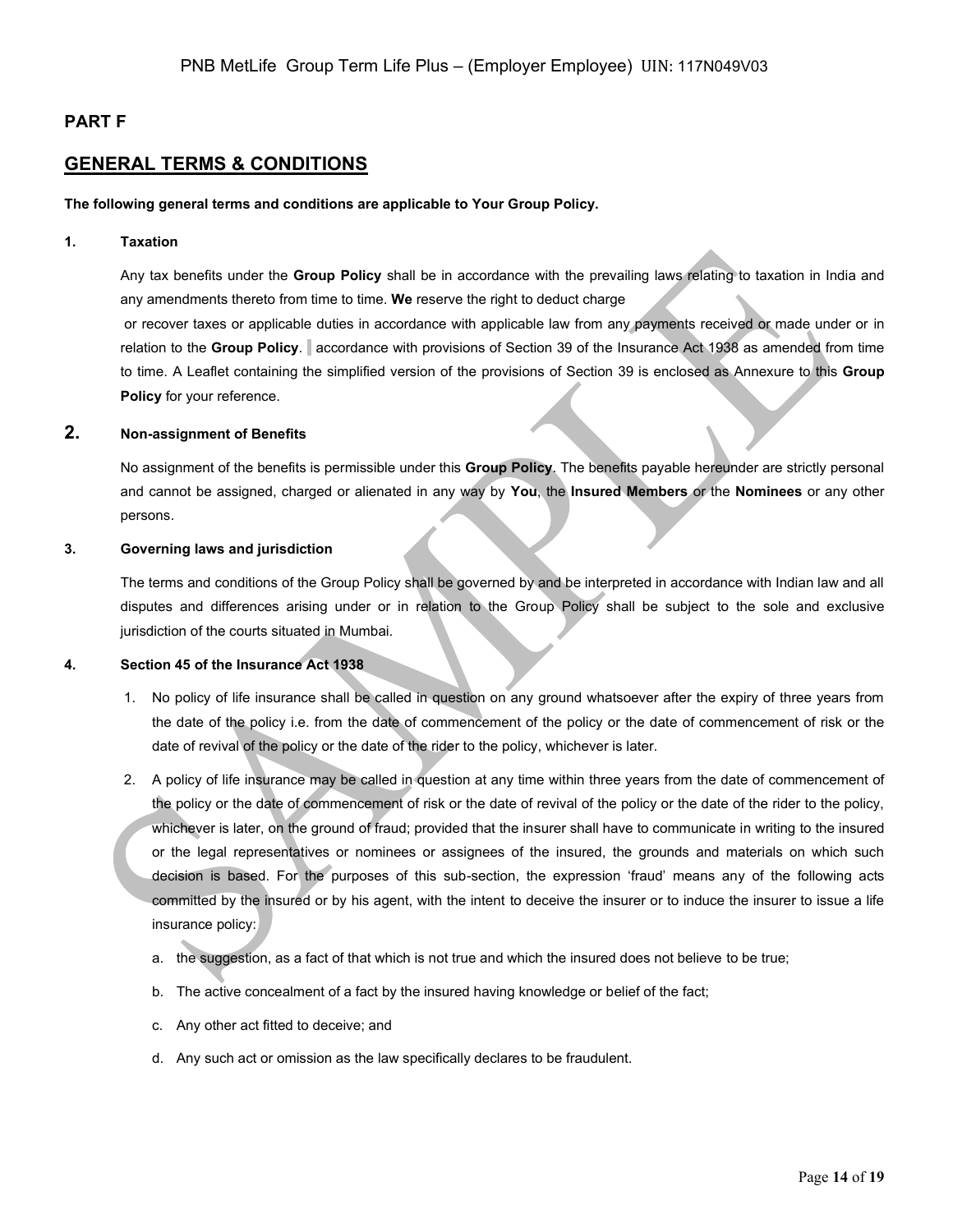Mere silence as to facts likely to affect the assessment of risk by the insurer is not fraud, unless the circumstances of the case are such that regard being had to them, it is the duty of the insured or his agent, keeping silence to speak, or unless his silence is, in itself, equivalent to speak.

- 3. Notwithstanding anything contained in sub section 2, no insurer shall repudiate a life insurance policy on the ground of fraud if the insured can prove that the misstatement of or suppression of a material fact was true to the best of his knowledge and belief or that there was no deliberate intention to suppress the fact or that such mis-statement of or suppression of a material fact are within the knowledge of the insurer; provided that in case of fraud, the onus of disproving lies upon the beneficiaries, in case the policyholder is not alive. A person who solicits and negotiates a contract of insurance shall be deemed for the purpose of the formation of the contract, to be the agent of the insurer.
- 4. A policy of life insurance may be called in question at any time within three years from the date of commencement of the policy or the date of commencement of risk or the date of revival of the policy or the date of the rider to the policy, whichever is later, on the ground that any statement of or suppression of a fact material to the expectancy of the life of the insured was incorrectly made in the proposal or other document on the basis of which the policy was issued or revived or rider issued; provided that the insurer shall have to communicate in writing to the insured or the legal representatives or nominees or assignees of the insured the grounds and materials on which such decision to repudiate the policy of life insurance is based. In case of repudiation of the policy on the ground of misstatement or suppression of a material fact, and not on ground of fraud, the premiums collected on the policy till date of repudiation shall be paid to the insured or the legal representatives or nominees or assignees of the insured within a period of ninety days from the date of such repudiation. The mis-statement of or suppression of fact shall not be considered material unless it has a direct bearing on the risk undertaken by the insurer, the onus is on the insurer to show that had the insurer been aware of the said fact, no life insurance policy would have been issued to the insured.
- 5. Nothing in this section shall prevent the insurer from calling for proof of age at any time if he is entitled to do so, and no policy shall be deemed to be called in question merely because the terms of the policy are adjusted on subsequent proof that the age of the life insured was incorrectly stated in the proposal.
- **5. Fraud, Misrepresentation and Forfeiture**: Fraud, Misrepresentation and Forfeiture would be dealt with in accordance with provisions of **Section 45** of the **Insurance Act 1938** as amended from time to time. A Leaflet containing the simplified version of the provisions of **Section 45** is enclosed in **Annexure** for your reference

## **6. Address for communications**

All notices and communications with respect to this **Group Policy** shall be sent to **Us** at following address:

## **PNB MetLife India Insurance Company Limited,**

**Registered office:** Unit No. 701, 702 & 703, 7th Floor, West Wing, Raheja Towers, 26/27 M G Road, Bangalore -560001, Karnataka.

**Call us** Toll-free at 1-800-425-6969,

**Website:** [www.pnbmetlife.com,](http://www.pnbmetlife.com/)

**Email**: indiaservice@pnbmetlife.co.in or

**Write to us:** 1st Floor, Techniplex -1*,* Techniplex Complex, Off Veer Savarkar Flyover, Goregaon (West), Mumbai – 400062. Phone: +91-22-41790000, Fax: +91-22-41790203

### **7. Loss of the Group Policy document**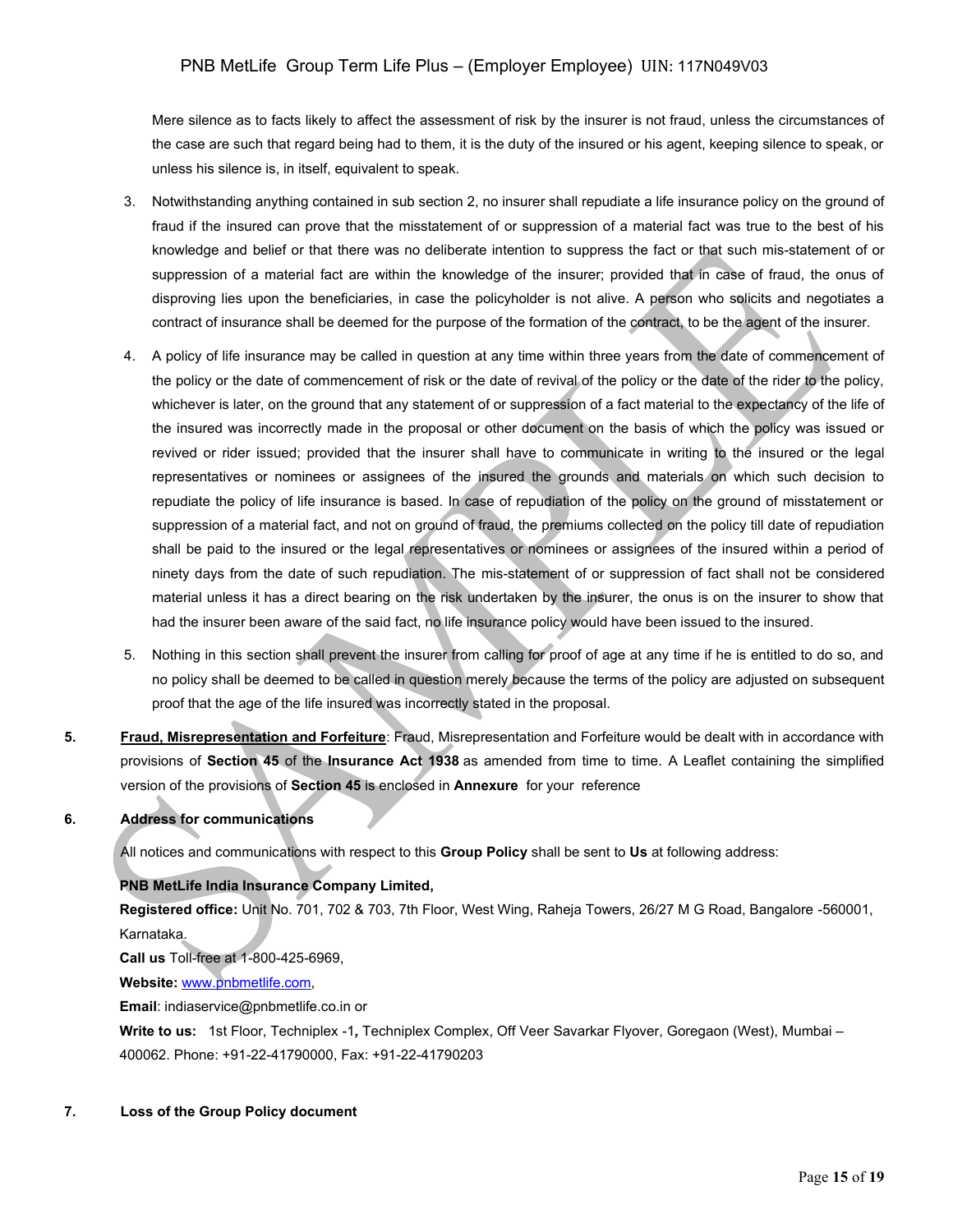# PNB MetLife Group Term Life Plus – (Employer Employee) UIN: 117N049V03

If the **Group Policy** is lost or destroyed, **You** may make a written request for a duplicate **Group Policy** which **We** will issue duly endorsed to show that it is in place of the original document, provided that **We** receive the fee prescribed by **Us** for issuing the duplicate policy document. Upon the issue of a duplicate policy document, the original shall cease to have any legal force or effect. **You** agree that **You** shall indemnify and hold **Us** free and harmless from and against any claims or demands that may arise under or in relation to the original **Group Policy** document.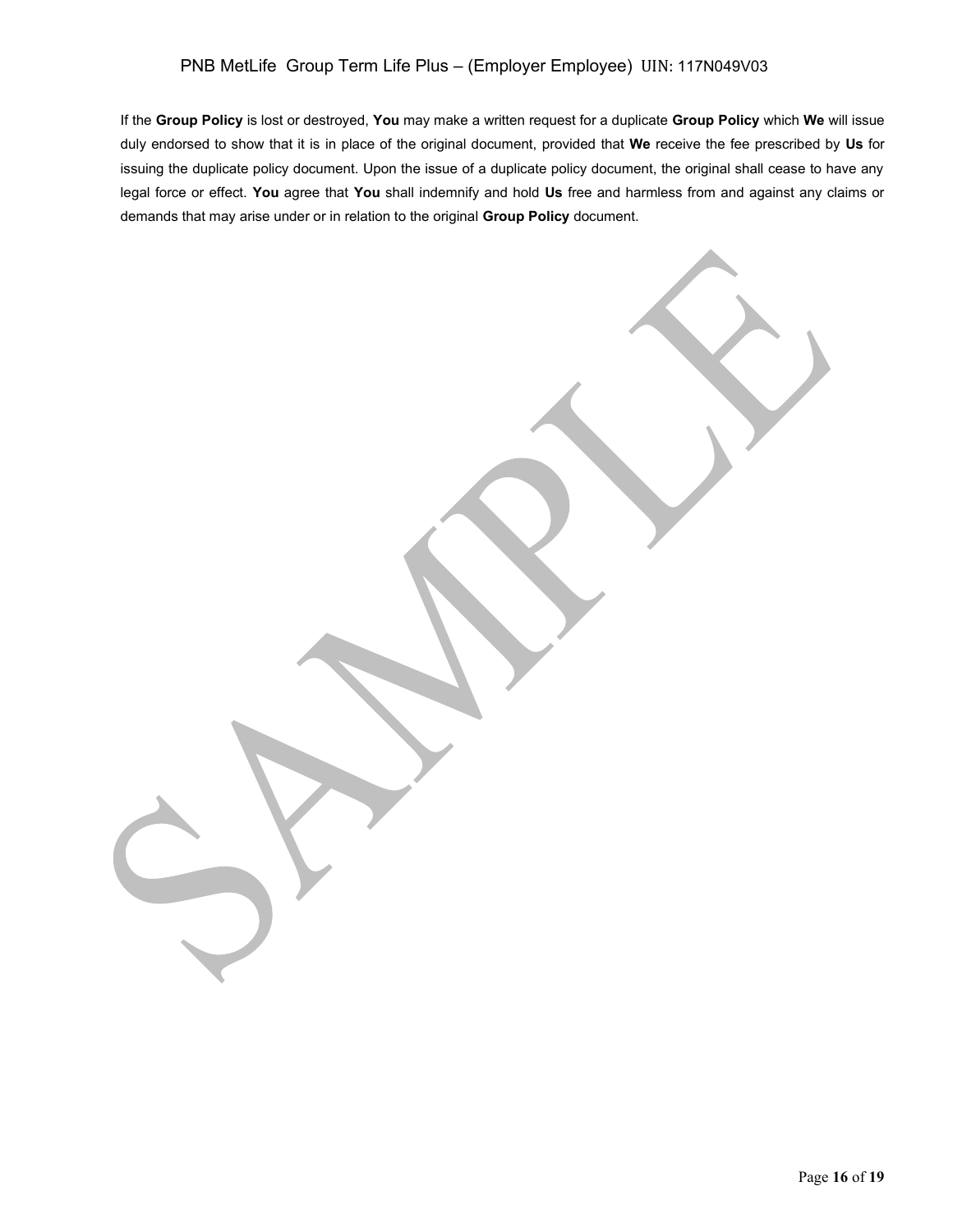# **PART G**

# **GRIEVANCE REDRESSAL MECHANISM & OMBUDSMAN DETAILS**

#### **Grievance Redressal Mechanism**

In case **You** or the **Insured Member** or the **Nominee** have any query or complaint or grievance, **You/Insured Member/Nominee** may approach **Our** office at the following address:

#### **PNB MetLife India Insurance Company Limited,**

**Registered office:** Unit No. 701, 702 & 703, 7th Floor, West Wing, Raheja Towers, 26/27 M G Road, Bangalore -560001,

Karnataka.

**Call us** Toll-free at 1-800-425-6969,

**Website:** [www.pnbmetlife.com](http://www.pnbmetlife.com/),

**Email**: indiaservice@pnbmetlife.co.in or

**Write to us:** 1st Floor, Techniplex -1*,* Techniplex Complex, Off Veer Savarkar Flyover, Goregaon (West), Mumbai – 400062. Phone: +91-22-41790000, Fax: +91-22-41790203

Please address **Your/Insured Member's/Nominee's** queries or complaints to **Our** customer services department, and **Your/Insured Member's/Nominee's** grievances to **Our** grievance redressal officer, who are authorized to review **Your/Insured Member's/Nominee's** queries or complaints or grievances and address the same. Please note that only an officer duly authorized by **Us** has the authority to resolve **Your / Insured Member's/Nominee's** queries or complaints or grievances. **We** shall in no way be responsible, or liable, or bound by, any replies or communications or undertakings, given by or received from, any financial advisor or any employee who was involved in selling **You** this **Group Policy**.

In case **You/Insured Member/Nominee** are not satisfied with the decision of the above office, or have not received any response within 10 days, **You/Insured Member/Nominee** may contact the Authority by any of the following means for resolution:

**Authority Grievance Call Centre (IGCC) Toll Free No.: 155255**

**You/Insured Member/Nominee** can register your complaint online at [http://www.igms.irda.gov.in](http://www.igms.irda.gov.in/)

**You/Insured Member/Nominee** can write or fax your complaints to **Consumer Affairs Department Insurance Regulatory and Development Authority of India 9 th Floor, United India Towers, Basheerbagh, Hyderabad – 500 029, Andhra Pradesh Fax No.: +91-40- 6678 9768 E-mail ID[: complaints@irda.gov.in](mailto:complaints@irda.gov.in)**

In case **You/Insured Member/Nominee** are not satisfied with the decision/resolution of the **Company**, **You/Insured Member/Nominee** may approach the Insurance Ombudsman at the address in the list of ombudsman below, if **Your/Insured Member's/Nominee's** grievance pertains to**:**

- (a) Insurance claim that has been rejected or dispute of a claim on legal construction of the **Group Policy;**
- (b) Delay in settlement of claim;
- (c) Dispute with regard to premium; or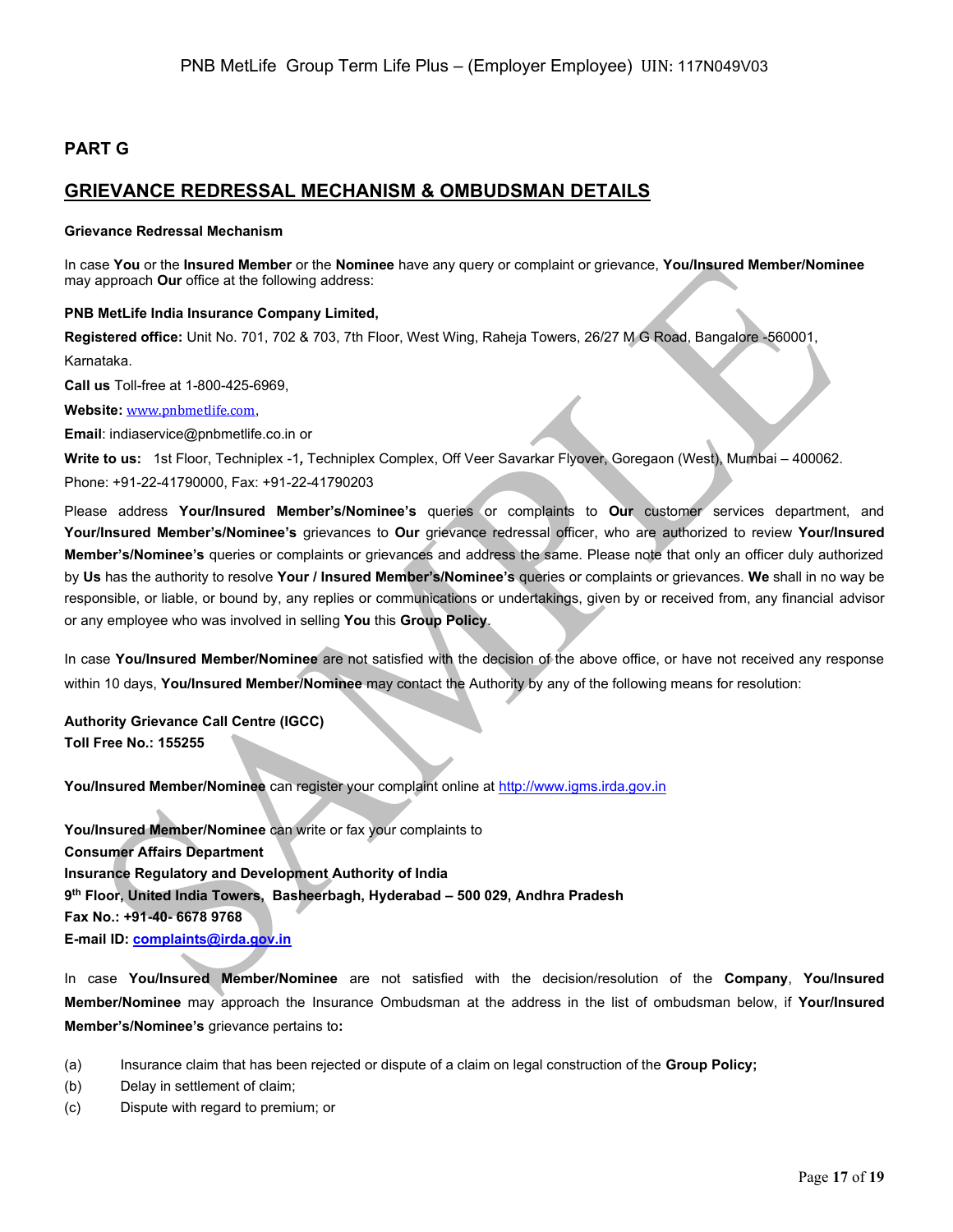### (d) Non-receipt of **Your Group Policy** document.

The complaint should be made in writing duly signed by the **You**, **Insured Member/Nominee** with full details of the complaint and the contact information of complainant.

As per Rule 13(3) of the Redress of Public Grievances Rules 1998, the complaint to the insurance ombudsman can be made:

- (a) Only if the grievance has been rejected by the grievance redress machinery of the Insurer;
- (b) Within a period of one year from the date of rejection by the insurer; and
- (c) If it is not simultaneously under any litigation.

## **List of Insurance Ombudsman**

| <b>CONTACT</b><br><b>LOCATION</b> | <b>CONTACT DETAILS</b>                                                                                                                                                                     | <b>JURISDICTION</b>                                                                                                             |
|-----------------------------------|--------------------------------------------------------------------------------------------------------------------------------------------------------------------------------------------|---------------------------------------------------------------------------------------------------------------------------------|
| <b>AHMEDABAD</b>                  | 2nd floor, Ambica House, Near C.U. Shah College,<br>Ashram Road.<br>Ahmedabad - 380 014<br>Tel.:- 079-27546840, 27545441. Fax:- 079-27546142<br>Email: bimalokpal.ahmedabad@gbic.co.in     | State of Gujarat, Union Territories of Dadra &<br>Nagar Haveli and Daman and Diu.                                               |
| <b>BENGALURU</b>                  | 19/19, Jeevan Soudha Building, Ground Floor<br>24th Main, J.P. Nagar First Phase,<br>Bengaluru-560025<br>Tel.: 080 - 26652049/26652048<br>Email: bimalokpal.bengaluru@gbic.co.in           | State of Karnataka.                                                                                                             |
| <b>BHOPAL</b>                     | Janak Vihar Complex, 2nd Floor, 6, Malviya Nagar, Opp.<br>Airtel, Near New Market, Bhopal - 462 003.<br>Tel.:- 0755-2769201/202. Fax:- 0755-2769203<br>Email: bimalokpal.bhopal@gbic.co.in | States of Madhya Pradesh and Chhattisgarh.                                                                                      |
| <b>BHUBANESHWAR</b>               | 62, Forest park, Bhubneshwar - 751 009.<br>Tel.:- 0674-2596003/2596455. Fax:- 0674-2596429<br>Email: bimalokpal.bhubaneswar@gbic.co.in                                                     | State of Orissa.                                                                                                                |
| <b>CHANDIGARH</b>                 | S.C.O. No. 101-103, 2nd Floor,<br>Batra Building, Sector 17 - D, Chandigarh - 160 017.<br>Tel.:- 0172-2706468, 2773101. Fax:- 0172-2708274<br>Email: bimalokpal.chandigarh@gbic.co.in      | States of Punjab, Haryana, Himachal Pradesh,<br>Jammu & Kashmir and Union Territory of<br>Chandigarh.                           |
| <b>CHENNAI</b>                    | Fatima Akhtar Court, 4th Floor, 453 (old 312), Anna Salai,<br>Teynampet, Chennai - 600 018.<br>Tel.:- 044-24333668/24335284. Fax:- 044-24333664<br>Email:- bimalokpal.chennai@gbic.co.in   | State of Tamil Nadu and Union Territory<br>Pondicherry Town and Karaikal (which are part of<br>Union Territory of Pondicherry). |
| <b>DELHI</b>                      | 2/2 A, Universal Insurance Building,<br>Asaf Ali Road, New Delhi - 110 002.<br>Tel.:- 011-23234057/23232037. Fax:- 011-23230858<br>Email: bimalokpal.delhi@gbic.co.in                      | State of Delhi.                                                                                                                 |
| <b>KOCHI</b>                      | 2nd Floor, CC-27/2603, Pulinat Building, M.G. Road,<br>Ernakulam, Kochi-682 015.<br>Tel.:-0484-2358759, 2359338. Fax:- 0484-2359336<br>Email:- bimalokpal.ernakulam@gbic.co.in             | State of Kerala and Union Territory of<br>(a) Lakshadweep<br>(b) Mahe - a part of Union Territory of<br>Pondicherry             |
| <b>GUWAHATI</b>                   | Jeevan Nivesh' Bldg., 5th Floor,<br>Near. Pan bazar over bridge, S.S. Road, Guwahati -                                                                                                     | States of Assam, Meghalaya, Manipur,<br>Mizoram, Arunachal Pradesh, Nagaland and                                                |

 $\leftarrow$